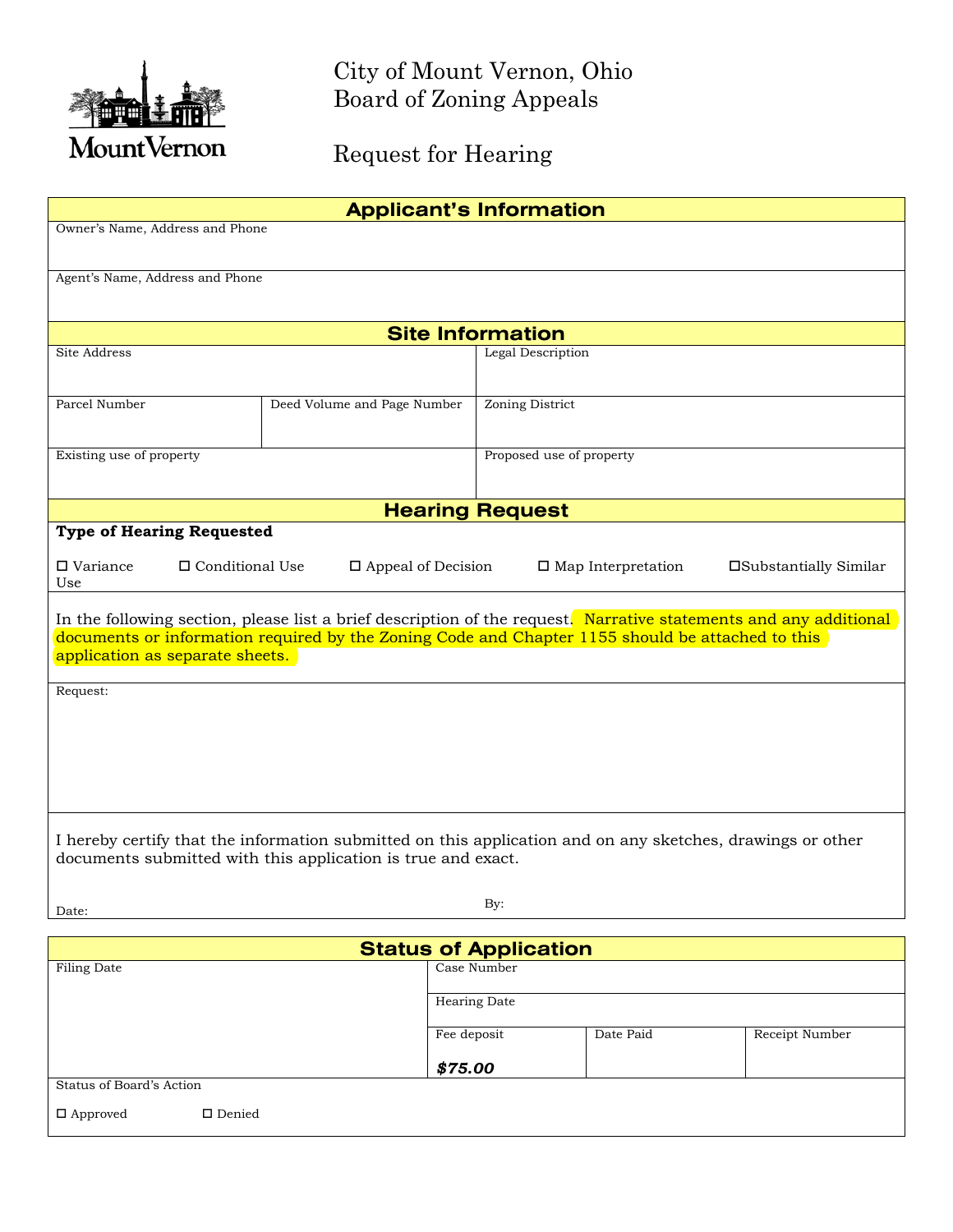**City of Mount Vernon, Ohio Board of Zoning Appeals 40 Public Square Mount Vernon, OH 43050**



# **General Information**

In order to provide a better understanding of the appeals process, we have compiled answers to the most frequently asked questions. Any questions regarding the appeals process can be directed to the Development Services Manager at (740) 393-2033.

How much does it cost? A deposit of \$75.00 is required to schedule a hearing. Costs incurred will include postage and the publication of the notice for the hearing. Applicants are billed for costs in excess of the deposit.

How much time do I have to file for a hearing? Once you have received notice of the decision of the Zoning Enforcement Officer, you have twenty (20) days to file with the Board of Zoning Appeals. If you exceed this time limit, your original application will be void and you must file a new application.

How long does it take to have a hearing once I file the application? The Board of Zoning Appeals meets on the first and third Wednesdays of each month at 5:30 pm. The Zoning Code required that notice of the public hearing be published ten (10) days prior to the hearing. The *Mount Vernon News* requires three days of lead-time prior to publication of the notice. From the time you apply to your actual hearing date will generally be three weeks. The Board must hold a hearing within thirty (30) days of the receipt of an application for hearing.

What do I have to file with my application? What additional documents you will need to file depends on the type of hearing you are requesting. Your application for the hearing will be accompanied by information detailing what you would need to submit.

How will I know when the hearing will be held and do I have to be there? A copy of the notice will be mailed to you. The notice gives the date, time and location of the hearing as well as citing the nature of the request. The Board asks that the applicant or their representative appear at the hearing to answer any questions and provide information on the request. The Board may deny your request if no one represents you at the hearing.

When will I know the Board's decision? By Code, the Board must take action within thirty (30) days after the public hearing. In most cases, the Board will give their decision at the hearing.

What if I don't agree with the decision? You have the right to appeal the Board of Zoning Appeals decision. This must be done through the Common Pleas Court. This appeal must be made within thirty (30) days of the Board's written decision.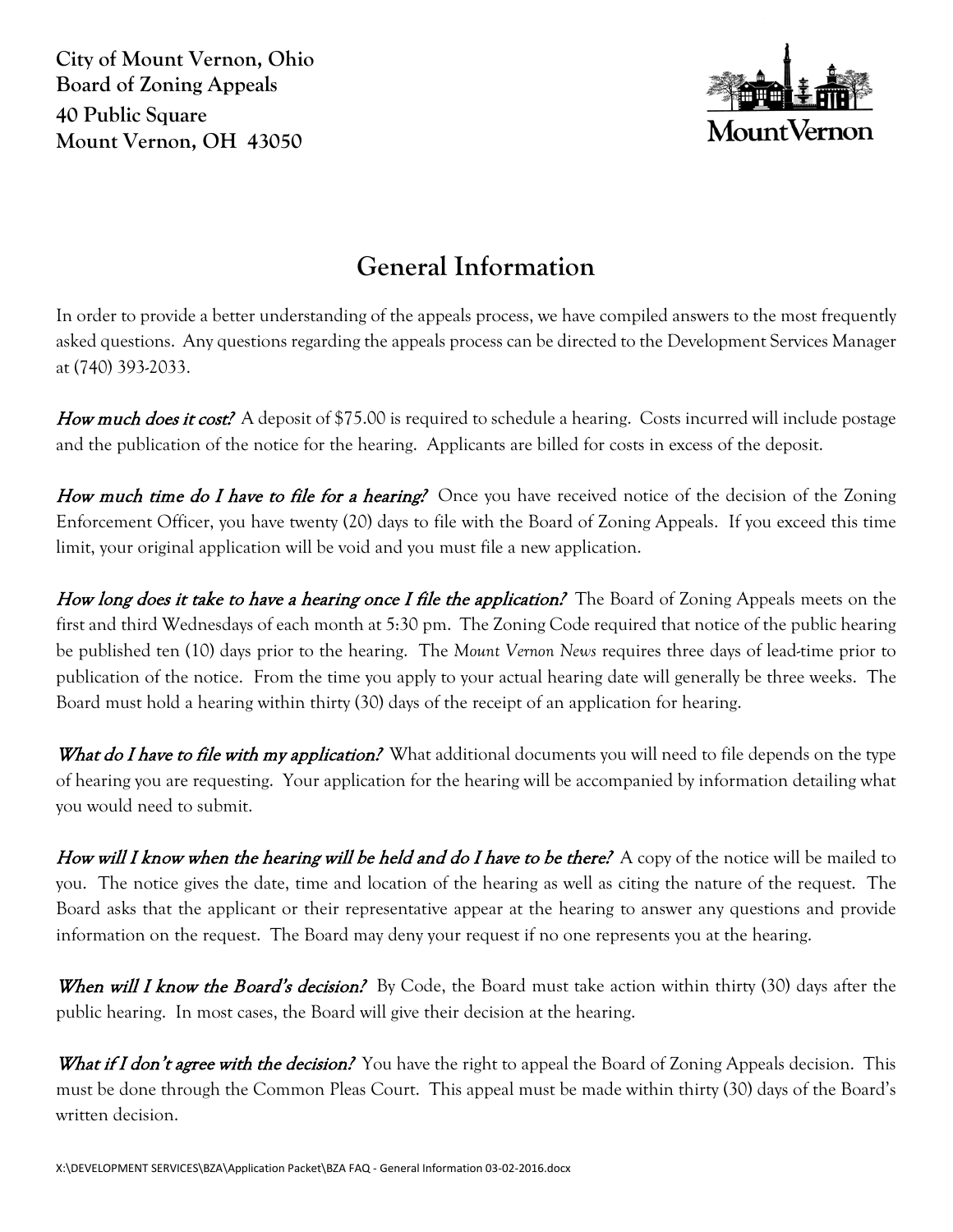**City of Mount Vernon, Ohio Board of Zoning Appeals 40 Public Square Mount Vernon, OH 43050**



## **Instructions**

## **Applicant's Information**

*Owner's name.* Enter the owner's name, address and phone number. Agent's name. Enter the agent's name, address and phone number.

## **Site Information**

*Site address*. Enter the physical site address of the property.

*Legal Description*. This information can be found either on the deed or on the property tax billing. This information can also be obtained from the County Auditor's Office or off their web site a[t www.knoxcountyauditor.org.](http://www.knoxcountyauditor.org/)

- If the property is a platted lot in a subdivision, you need only respond with the lot number and subdivision.
- If the property is acreage, you would fill in the blank as "m&b" and include the size of the parcel.

*Parcel number*. Can be found on the property tax billing and as an example will likely look like this "66-09999.000".

*Deed volume and page number*. Can be found on the deed.

*Zoning District*. This information can be obtained from the Development Services Manager or the Zoning Enforcement Officer. *Description of Existing Use*. Describe the existing use of the property.

*Description of Proposed Use*. Describe in detail the proposed use of the property. Should this require additional space, the description may be written on a separate sheet and attached to the application.

### **Hearing Request**

*Type of Hearing Requested*. Indicate the type of hearing requested. In some cases more than one type will apply. If you are unsure, please ask.

*Request*. Briefly state the purpose of the hearing. In addition, you must supply written (narrative) statements establishing and substantiating the request as well as evaluating the effects on adjoining property; the effect of such elements as noise, glare, odor fumes and vibration on adjoining property; a discussion of the general compatibility with adjacent and other properties in the district; and the relationship of the proposed use to the comprehensive plan. Narrative statements, additional documents or information or photographs should be attached to the application as separate sheets.

For a variance for location of trailers outside trailer camps, please list a description of the request including the dimensions of the trailer and the description of the trailer as listed on the vehicle's title. Attach a drawing of the location of the trailer on the property along with other buildings, driveways, sidewalks, and utilities locations.

*Other Information*. Such other information as required by the Zoning Code may be written on separate sheets and attached to the application. A copy of Chapter 1155 is included with this application packet.

**Mailing Addresses**. If the application is a request for conditional use, a list containing the names and mailing addresses of all owners of property within three hundred (300) feet of the property in question must be attached to the application. These addresses can be obtained from the Knox County Auditor's Web Site [\(www.knoxcountyauditor.org\)](http://www.knoxcountyauditor.org/). Once you are on the site follow these simple steps:

- 1. Click search.
- 2. Default is the property owner's name. Type in the last name and first name and click search.
- 3. Under search results click on the appropriate parcel number. The data for the parcel will come up on the screen.
- 4. Click on the picture of the parcel to go to the next screen.
- 5. Just above the enlarged picture of the parcel is a series of action icons. Click the last icon on the right next to the box.
- 6. Type 300 in the box and click go.
- 7. The picture will change and show flags for all properties within 300 feet of your parcel.
- 8. Beneath the picture is a tab marked Selection. Using the scroll bar at the right, go to the bottom of the selection window. You will see a line that tells the number of features selected. Click that line.
- 9. The next screen will say search results. At the right is a dialogue box. Click on "print these results". Print this list and attach it to your application. We will accept the report, the information need not be re-typed.

**Fee**. A deposit of \$75.00 as established by ordinance is required to be submitted with the application. You will be billed for any expenses incurred in excess of the deposit.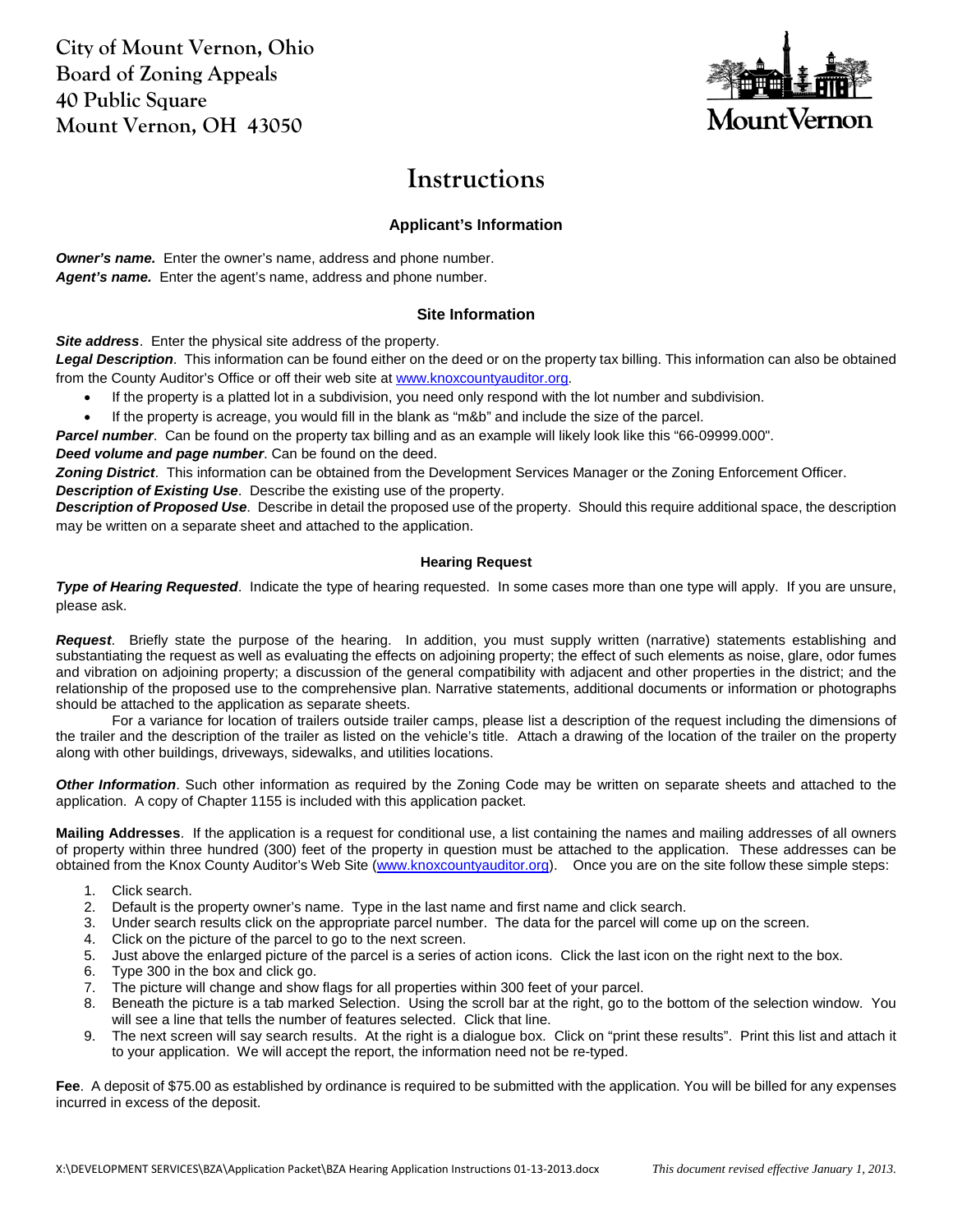

City of Mount Vernon, Ohio Board of Zoning Appeals **2022 Hearing Schedule**

The following hearing dates will be available before the City of Mount Vernon's Board of Zoning Appeals during 2022. The left column is the hearing date and the right column is the DEADLINE applications and supporting materials must be submitted by 12 NOON to get on the next agenda.

| <b>Hearing Date</b>                                     | Time    | <b>Applications Due by NOON</b>       |
|---------------------------------------------------------|---------|---------------------------------------|
| <b>January 05, 2022</b>                                 | 5:30 PM | December 17, 2021                     |
| <b>January 19, 2022</b>                                 | 5:30 PM | December 30, 2021                     |
| February 2, 2022                                        | 5:30 PM | January 14, 2022                      |
| <b>February 16, 2022</b>                                | 5:30 PM | January 28, 2022                      |
| March 2, 2022                                           | 5:30 PM | February 11, 2022                     |
| March 16, 2022                                          | 5:30 PM | February 25, 2022                     |
| April 6, 2022                                           | 5:30 PM | March 18, 2022                        |
| April 20, 2022                                          | 5:30 PM | April 1, 2022                         |
| May 4, 2022                                             | 5:30 PM | April 15, 2022                        |
| May 18, 2022                                            | 5:30 PM | April 29, 2022                        |
| June 1, 2022                                            | 5:30 PM | May 13, 2022                          |
| June 15, 2022                                           | 5:30 PM | May 26, 2022*                         |
| <b>July 6, 2022</b>                                     | 5:30 PM | June 17, 2022                         |
| <b>July 20, 2022</b>                                    | 5:30 PM | July 1, 2022                          |
| <b>August 3, 2022</b>                                   | 5:30 PM | July 15, 2022                         |
| August 17, 2022                                         | 5:30 PM | July 29, 2022                         |
| September 7, 2022 5:30 PM<br>September 21, 2022 5:30 PM |         | August 17, 2022*<br>September 2, 2022 |
| <b>October 5, 2022</b>                                  | 5:30 PM | September 16, 2022                    |
| October 19, 2022                                        | 5:30 PM | September 30, 2022                    |
| <b>November 2, 2022</b><br>November 16, 2022 5:30 PM    | 5:30 PM | October 14, 2022<br>October 28, 2022  |
| <b>December 7, 2022</b><br>December 21, 2022 5:30 PM    | 5:30 PM | November 18, 2022<br>December 2, 2022 |
| <b>January 4, 2022</b>                                  | 5:30 PM | December 16, 2022                     |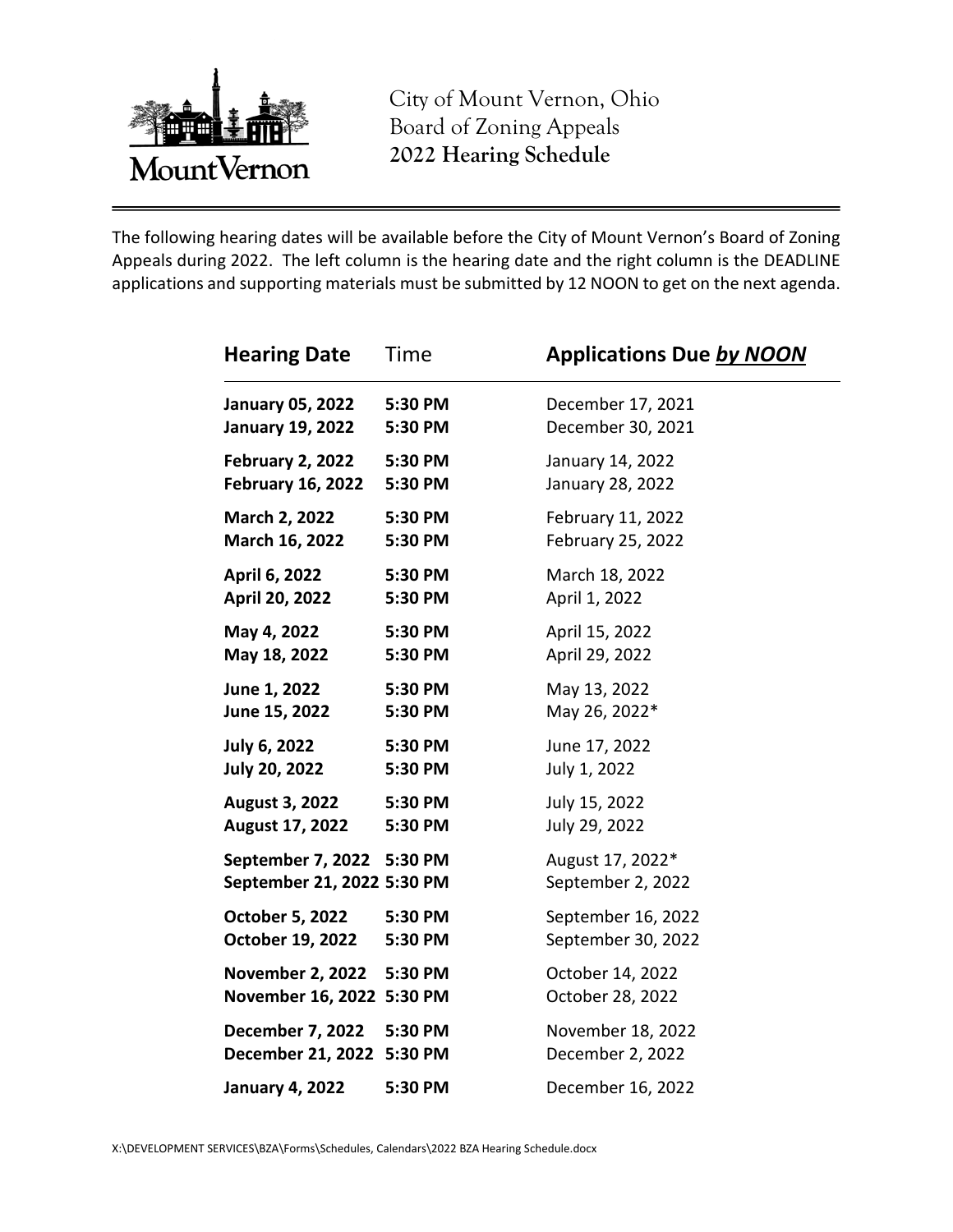#### CHAPTER 1155

#### Administration

- **1155.01 Zoning Enforcement Officer.**
	- **1155.02 Duties of the Zoning Enforcement Officer.**
	- **1155.03 Planning Commission.**
	- **1155.04 Role of Council in zoning matters.**
	- **1155.05 Board of Zoning Appeals.**
	- **1155.06 Board of Zoning Appeals; meetings.**
	- **1155.07 Board of Zoning Appeals; procedure.**
	- **1155.08 Board of Zoning Appeals; powers and duties.**
	- **1155.09 Duties of Zoning Enforcement Officer, Board of Zoning Appeals, legislative authority and courts of**
	- **matters of appeals.**
	- **1155.10 Procedures and requirements for appeals and variances.**
	- **1155.11 Appeals.**
	- **1155.12 Stay of proceedings.**
	- **1155.13 Variance.**
	- **1155.14 Application and standards for variances.**
	- **1155.15 Supplementary conditions and safeguards.**
	- **1155.16 Public hearing by the Board of Zoning Appeals.**
	- **1155.17 Notice of public hearing in newspaper.**
	- **1155.18 Notice of parties in interest.**
	- **1155.19 Action by Board of Zoning Appeals.**
	- **1155.20 Term of variance.**
	- **1155.21 Authorized variances.**
	- **1155.22 Procedure and requirements for approval of conditional use permits.**
	- **1155.23 Contents of application for conditional use permit.**
	- **1155.24 General standards applicable to all conditional uses.**
	- **1155.25 Specific criteria for conditional uses in P-1 Public/Semipublic District.**
	- **1155.26 Additional criteria for conditional uses.**
	- **1155.27 Supplementary conditions and safeguards.**
	- **1155.28 Procedure for hearing, notice.**
	- **1155.29 Action by the Board of Zoning Appeals.**
	- **1155.30 Expiration of conditional use permit.**
	- **1155.31 Request for interpretation of Zoning Map.**
	- **1155.32 Authority of Board of Zoning Appeals.**
	- **1155.33 Procedure and requirements to determine that a use is substantially similar.**
	- **1155.34 Remedy by application for amendment.**
	- **1155.35 Standards for consideration of substantially similar uses.**
	- **1155.36 Effect of determination that a use is substantially similar.**
	- **1155.37 Record of substantially similar uses.**

#### **CROSS REFERENCES**

Appeals from zoning decisions - see Ohio R.C. 713.11, Ch. 2506 Violations - see Ohio R.C. 713.13, P. & Z. 1153.12

## **1155.01 ZONING ENFORCEMENT OFFICER.**

A properly qualified Zoning Enforcement Officer shall be appointed by the Safety Service Director in accordance with the rules of the City Civil Service Commission to enforce the Planning and Zoning Code (Part 11). This person may also be appointed to enforce the Buildings and Property Maintenance Ordinances (Part 13). The compensation for this position shall be set as Council shall prescribe from time to time by Ordinance.

(Ord. 2014-08. Passed 4-28-14.)

## **1155.02 DUTIES OF ZONING ENFORCEMENT OFFICER.**

- (a) Administer and enforce the Zoning Ordinance.
- (b) Maintain the Zoning District Map.
- (c) Serve as secretary of the Board of Zoning Appeals.
- (Ord. 2005-34. Passed 12-12-05.)
- (d) Issue zoning certificates and Certificates of Zoning Compliance.

(Ord. 2007-39. Passed 11-26-07.).

(e) Inspect structures and land to determine compliance with this Zoning Ordinance and the Zoning District Map.

(f) Notify violators of this Zoning Ordinance in writing, stating the nature of violations. Notification shall be complete upon mailing the notice to the owner of the property at his last known address, or where no address is known by posting the notice in a conspicuous place on the property. Failure of the Zoning Enforcement Officer to notify the owner of the property of a violation is not grounds for dismissal of a prosecution based on such a violation.

(g) Maintain accurate records of all amendments made to this Zoning Ordinance or the Zoning District Map, all conditional use permits and variances granted, and all zoning certificates and notices of violation issued.

(h) Issue conditional use permits after compliance with Section 1155.22 inclusive, and variances after compliance with Sections 1155.14 and 1155.15 inclusive.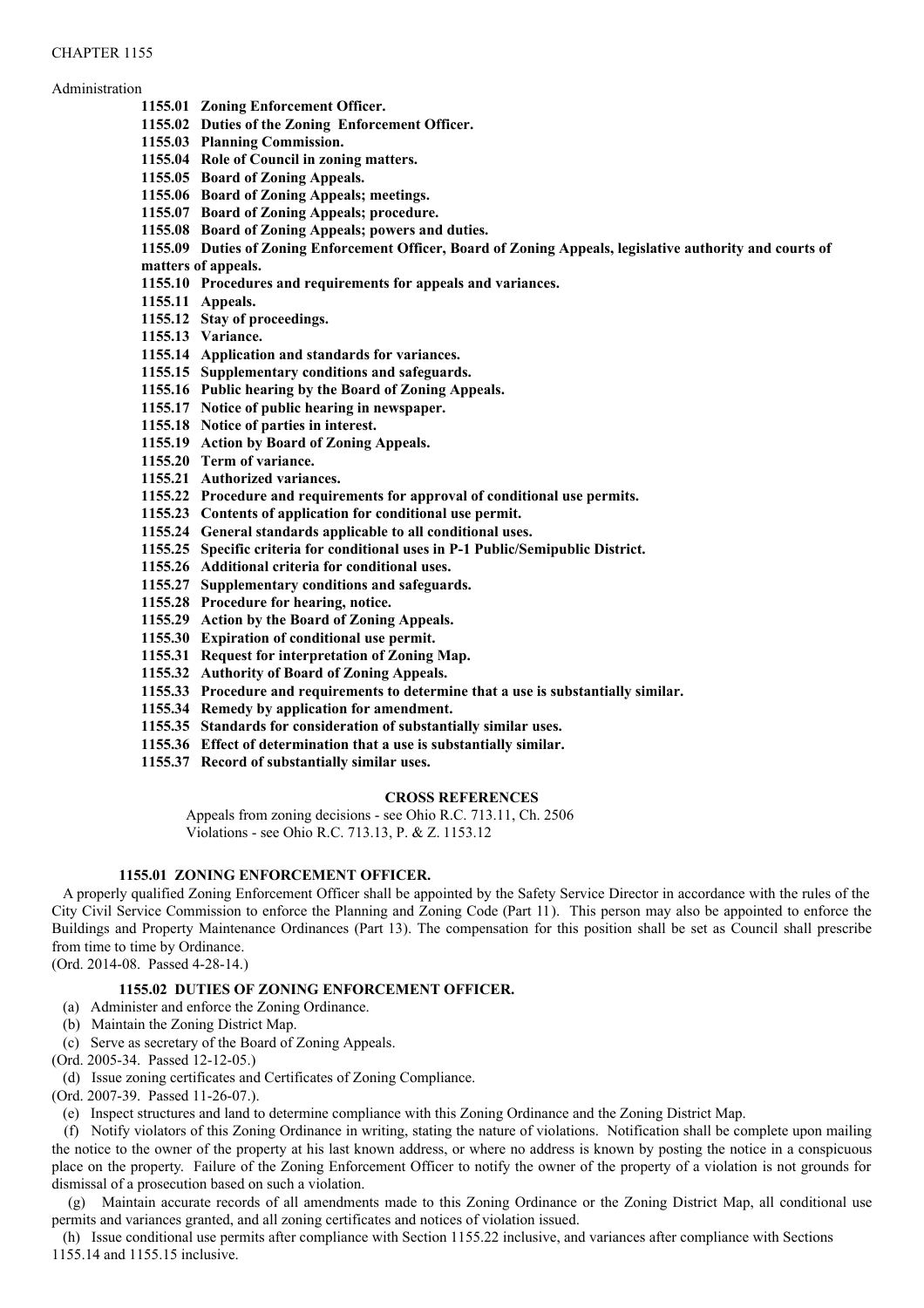(i) Recommend to the Planning Commission revocation of conditional use permits where he believes terms of permits have been violated.

- (j) Administer and enforce Chapter 1175 of the Zoning Ordinance on signs.
- (k) Respond to questions concerning applications for amendments to the Zoning Ordinance.
- (l) Make records available for use by the City Council, the Planning Commission, the Board of Zoning Appeals, and the public.
- (m) Review and approve site plans pursuant to this Zoning Ordinance.

(n) Prepare and submit an annual report to the City Council and Planning Commission on the administration of this Zoning Ordinance, setting forth such information as may be of interest and value in advancing and furthering the purpose of this Zoning Ordinance. Such report shall include recommendations concerning the schedule of fees. (Ord. 2005-34. Passed 12-12-05.)

#### **1155.03 PLANNING COMMISSION.**

(a) Organization: The Planning Commission shall consist of five members, the Mayor, Safety-Service Director and three (3) citizens of the Municipality who shall serve without compensation, and who shall be appointed by the Mayor, with the approval of City Council, for a term of six years, except that the terms of two of the members of the first commission so appointed shall have terms of four years and two years respectively. Reference Ordinance 1943-22. The Mayor shall also appoint two alternate members, with the approval of City Council, who may be called upon to hear matters before Planning Commission if a member is unavailable or has a conflict of interest. Each appointed member shall serve until his or her successor is appointed and qualified. The Mayor, with the approval of City Council, shall fill any vacancies in Planning Commission by appointing a new member to the unexpired term of the previous member. The appointed members shall not hold any other office or employment with the City. (Ord. 2017-16. Passed 4-24-17.)

(b) Meetings: The Planning Commission shall meet at the call of the Mayor or his designee, upon a schedule determined by the

Planning Commission, or upon the written call of two or more of its members. Such a written call by members shall be issued at least twelve hours prior to the meeting stated in the call, and shall be delivered to all members of the Planning Commission, the Mayor, and the Zoning Enforcement Officer, or delivered to their places of residence. No matters other than those set out in the written call shall be considered at the meeting. The notice and meeting shall be in compliance with the "Sunshine Law" requirements of Section 121.22 of the Ohio Revised Code.

All meetings requiring formal action shall be open to the public and records of all proceedings shall be kept including the vote of each member on each issue, members present or absent, the facts of each matter considered, and other minutes of the meeting. All records of proceedings shall be made available for public inspection, and copies shall be provided by the secretary of the Planning Commission to each member of Council. The chairman, or in his absence the vice-chairman, shall advise Council by letter if any Planning Commission member has absented himself from all meetings held during any period of ninety consecutive days or who has absented himself from a total of one-fourth of the regular meetings during a calendar year. Council shall consider removing such a member.

(c) Procedure: Three members shall constitute a quorum of the Planning Commission and the concurrence of three members is required for any action permitted by law or ordinance.

(d) Powers and Duties: The Planning Commission shall:

- (1) Review proposed amendments to Zoning Districts and/or the Zoning District Map and make recommendations to Council.
- (2) When appropriate initiate proposed amendments to this Zoning Ordinance and Map.
- (3) Review, approve or disapprove subdivision plats and development plans for Planned District applications, with reference to the provisions of this Zoning Ordinance and the Subdivision Regulations of the City. Upon a request for a modification of an approved subdivision plat or development plan of a Planned District, notice of such request shall be served upon all adjacent property owners by ordinary U.S. mail.
- (4) Carry out all other powers and duties conferred upon it by this Zoning Ordinance or other City Ordinances and the laws of the State of Ohio.
	- (Ord. 2014-08. Passed 4-28-14.)

#### **1155.04 ROLE OF COUNCIL IN ZONING MATTERS.**

- Council shall have the power to:
- (a) Initiate or act upon suggested amendments to the Zoning Ordinance text or Official Zoning District Map. Final action upon a suggested zoning amendment shall be undertaken at a regular or special meeting of Council.
- (d) Override a written recommendation of the Planning Commission on a text or map amendment provided that such legislative action is passed by a vote of not less than three-quarters of the City Council.
	- (Ord. 2014-08. Passed 4-28-14.)

#### **1155.05 BOARD OF ZONING APPEALS.**

(a) A Board of Zoning Appeals is hereby created, which shall consist of five (5) members to be appointed by the Mayor, and approved by City Council. The term of all members shall be five  $(5)$  years and their terms shall be so arranged that the term of one  $(1)$ member shall expire each year. The Mayor shall also appoint two alternate members, with the approval of City Council, who may be called upon by the chairman to hear appeals if a member is unavailable or has a conflict of interest. Each member shall serve until his successor is appointed and qualified. Members of the Board shall be removable for nonperformance of duty, misconduct in office, or other reasonable cause by the Mayor upon written charges and after a public hearing has been held regarding such charges, a copy of the charges having been served upon the member so charged at least ten (10) days prior to the hearing either personally or by registered mail, or by leaving the same at his place of residence. The member shall be given an opportunity to be heard and answer such charges. Vacancies shall be filled by appointment by the Mayor, with the approval of council, and shall be for the unexpired term.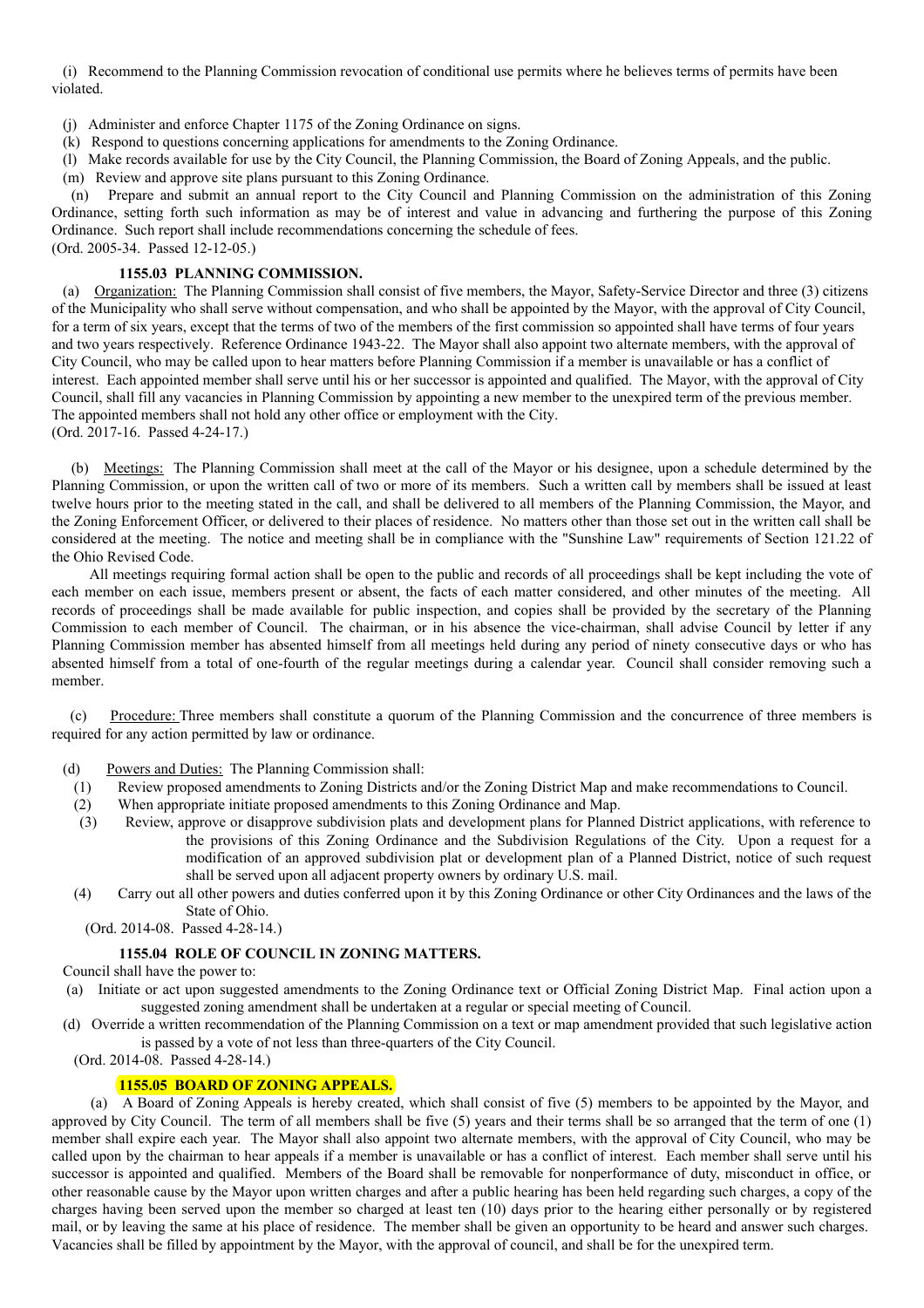(b) The Board of Zoning Appeals may adopt rules and regulations governing the conduct of its affairs that are consistent with this Zoning Ordinance. All rules and regulations shall be filed with the Clerk of Council and made available for public inspection. The Board of Zoning Appeals shall annually choose from its membership a chairman and vice-chairman. (Ord. 2014-08. Passed 4-28-14.)

#### **1155.06 BOARD OF ZONING APPEALS; MEETINGS.**

(a) The Board of Zoning Appeals shall meet at the call of the chairman or a majority of the members of the Board of Zoning Appeals or upon a schedule determined by the Board of Zoning Appeals. All meetings are public meetings and records of all proceedings shall be kept including the vote of each member on each issue, members present or absent, the facts of each matter considered and other minutes of the meeting. All records of proceedings shall be made available for public inspection, and copies shall be provided by the secretary of the Board of Zoning Appeals to each member of Council.

(b) The chairman, or in his absence, the vice-chairman, shall advise Council by letter if any Board of Zoning Appeals member has absented himself from all meetings held during any period of ninety consecutive days or who has absented himself from a total of onefourth of the regular meetings during a calendar year. Council shall consider removing such member. The chairman, or in his absence the acting chairman, may administer oaths and compel the attendance of witnesses.

(Ord. 2005-34. Passed 12-12-05.)

## **1155.07 BOARD OF ZONING APPEALS; PROCEDURE.**

Four (4) members of the Board shall constitute a quorum. The Board shall act by resolution, and the concurring vote of three (3) members of the Board shall be necessary to reverse an order of determination of the Zoning Enforcement Officer, to decide in favor of an applicant in any matter over which the Board has original jurisdiction under this Zoning Ordinance, or to grant any variance from the requirements stipulated in this Zoning Ordinance.

(Ord. 2014-08. Passed 4-28-14.)

#### **1155.08 BOARD OF ZONING APPEALS; POWERS AND DUTIES.**

In exercising its duties, the Board may, as long as such action is in conformity with the terms of this Zoning Ordinance reverse or affirm, wholly or partly, or modify the order, requirements, decision, or determination appealed from and may make such order, requirement, decision, or determination as ought to be made, and to that end shall have the powers of the Zoning Enforcement Officer from whom the appeal is taken. For the purpose of this Zoning Ordinance the Board has the following specific responsibilities:

- (a) To hear and decide appeals where it is alleged there is an error in any order, requirement, decision, interpretation, or determination made by the Zoning Enforcement Officer.
- (b) To authorize such variances from the terms of this Zoning Ordinance as will not be contrary to the public interest, where, owing to the special conditions, a literal enforcement of this Zoning Ordinance will result in unnecessary hardship, and so that the spirit of this Zoning Ordinance shall be observed and substantial justice done.
- (c) To grant conditional use permits as specified in the Schedule of District Regulations and under the conditions specified in Section 1155.22 and such additional safeguards as will uphold the intent of this Zoning Ordinance.
- (d) To hear and decide requests for the interpretation of the Zoning Map.
	- (Ord. 2005-34. Passed 12-12-05.)

#### **1155.09 DUTIES OF ZONING ENFORCEMENT OFFICER, BOARD OF ZONING APPEALS, LEGISLATIVE AUTHORITY AND COURTS OF MATTERS OF APPEALS.**

It is the intent of this Zoning Ordinance that all questions of interpretation and enforcement shall be first presented to the Zoning Enforcement Officer, and that such questions shall be presented to the Board only on appeal from the decision of the Zoning Enforcement Officer, and that recourse from the decisions of the Board shall be to the courts as provided by law. It is further the intent of this Zoning Ordinance that the duties of the City Council in connection with this Zoning Ordinance shall not include hearing and deciding questions of interpretation and enforcement that may arise. The procedure for deciding such questions shall be as stated in this section and this Zoning Ordinance. Under this ordinance the City Council shall have only the duties of considering the adopting or rejecting proposed amendments or the repeal of this Zoning Ordinance as provided by law, and of establishing a schedule of fees and charges as stated in Section 1153.14. Nothing in this Zoning Ordinance shall be interpreted to prevent any official of the City from appealing a decision of the Board to the courts as provided in Chapters 2505 and 2506 of the Ohio Revised Code. Any such appeal shall be made within thirty (30) days of the Board's written decision.

(Ord. 2014-08. Passed 4-28-14.)

#### **1155.10 PROCEDURES AND REQUIREMENTS FOR APPEALS AND VARIANCES.**

Appeals and variances shall conform to the procedures and requirements of Sections1155.11 to 1155.21 inclusive. As specified in Section 1155.09, the Board of Zoning Appeals has appellate jurisdiction relative to appeals and variances. (Ord. 2005-34. Passed 12-12-05.)

#### **1155.11 APPEALS.**

Appeals to the Board of Zoning Appeals concerning interpretation or administration of this Zoning Ordinance may be taken by any person aggrieved or by any officer or bureau of the legislative authority of the City affected by any decision of the Zoning Enforcement Officer. Such appeal shall be taken within twenty (20) days after the decision by filing, with the Zoning Enforcement Officer and with the Board of Zoning Appeals, a notice of appeal specifying the grounds upon which the appeal is being taken. The Zoning Enforcement Officer shall transmit to the Board of Zoning Appeals all the papers constituting the record upon which the action appealed from was taken.

(Ord. 2005-34. Passed 12-12-05.)

#### **1155.12 STAY OF PROCEEDINGS.**

An appeal stays all proceedings in furtherance of the action appealed from, unless the Zoning Enforcement Officer from whom the appeal is taken certifies to the Board of Zoning Appeals after the notice of appeal is filed with him, that by reason of facts stated in the application, a stay would, in his opinion, cause imminent peril to life and property. In such case, proceedings shall not be stayed other than by a restraining order which may be granted by the Board of Zoning Appeals or by a court of record on application, on notice to the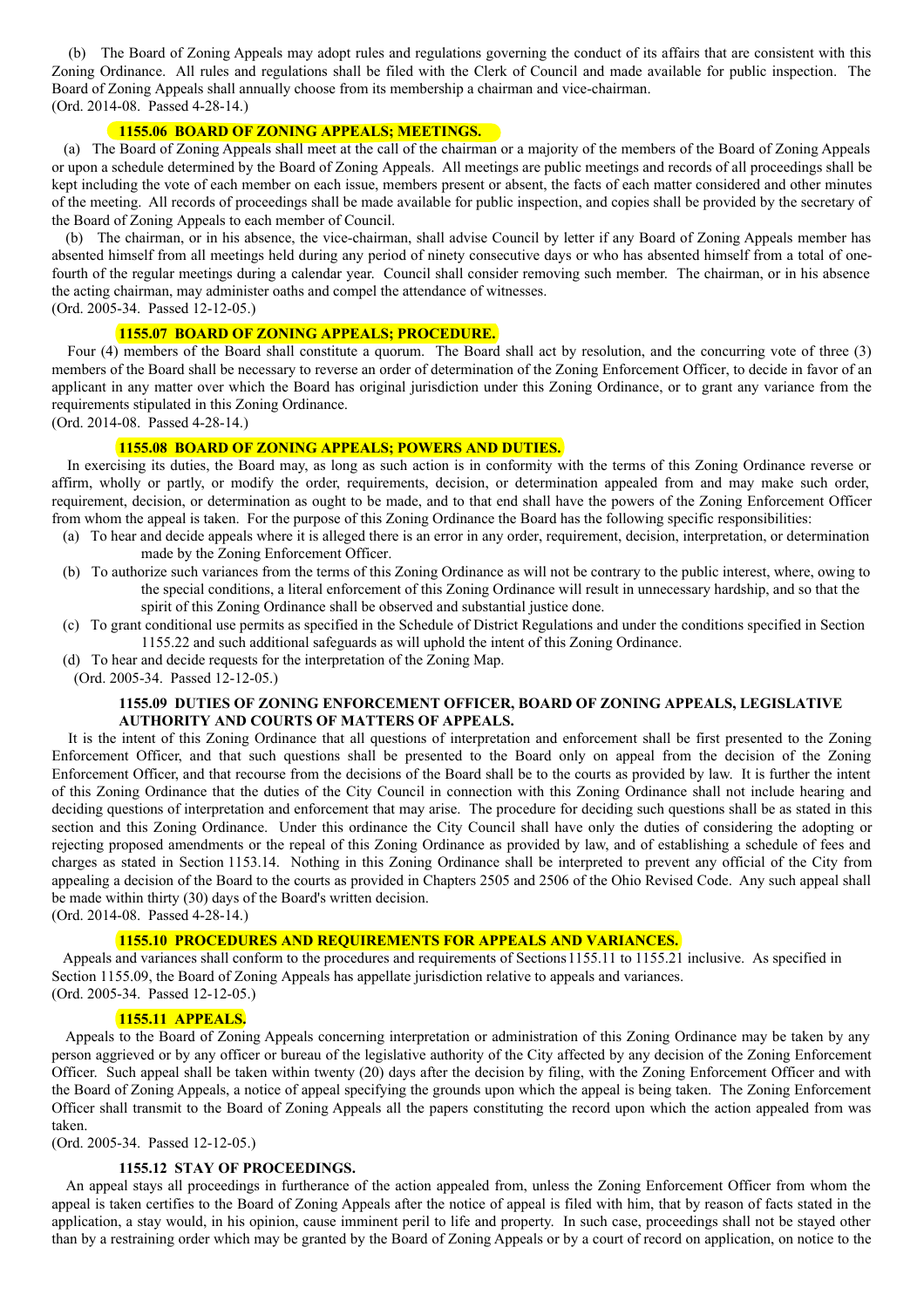Zoning Enforcement Officer from whom the appeal is taken on due cause shown. (Ord. 2004-34. Passed 12-12-05.)

## **1155.13 VARIANCE.**

The Board of Zoning Appeals may authorize upon appeal in specific cases such variance from the terms of this Zoning Ordinance as will not be contrary to the public interest where, owing to special conditions, a literal enforcement of the provisions of this Zoning Ordinance would result in unnecessary hardship. No nonconforming use of neighboring lands, structures, or buildings in the same district and no permitted or nonconforming use of lands, structures, or buildings in other districts shall be considered grounds for issuance of a variance. Variances shall not be granted on the grounds of convenience, financial hardship or profit, but only where strict application of the provisions of this Zoning Ordinance would result in unnecessary hardship. (Ord. 2005-34. Passed 12-12-05.)

## **1155.14 APPLICATION AND STANDARDS FOR VARIANCES.**

Except as otherwise permitted in this Zoning Ordinance, no variance in the strict application of the provisions of this Zoning Ordinance shall be granted by the Board of Zoning Appeals unless the Board shall find that the written application for the requested variance contains all of the following requirements.

- (a) Name, address, and phone number of applicant(s).
- (b) Legal description of property.
- (c) Description or nature of variance requested.
- (d) A fee as established by ordinance.
- (e) Narrative statements establishing and substantiating that the variance conforms to the following standards:
- (1) The granting of the variance shall be in accord with the general purpose and intent of the regulations imposed by this Zoning Ordinance on the district in which it is located, and shall not be injurious to the area or otherwise detrimental to the public welfare.
	- (2) The granting of the variance will not permit the establishment of any use which is not otherwise permitted in the district.
	- (3) There must exist special circumstances or conditions, fully described in the findings, applicable to the land or buildings for which the variance is sought, which are peculiar to such land or buildings and do not apply generally to land or buildings in the area, and which are such that the strict application of the provisions of this Zoning Ordinance would deprive the applicant of the reasonable use of such land or building. Mere loss in value shall not justify a variance; there must be deprivation of beneficial use of land.
- (4) There must be proof of hardship created by the strict application of this Zoning Ordinance. It is not sufficient proof of hardship to show that greater profit would result if the variance were granted. Furthermore, the hardship complained of cannot be self-created; nor can it be established on this basis by one who purchases without knowledge of the restrictions; it must result from the application of this Zoning Ordinance; it must be suffered directly by the property in question; and evidence of variances granted under similar circumstances need not be considered.
- (5) The granting of the variance is necessary for the reasonable use of the land or building, and the variance as granted is the minimum variance that will accomplish this purpose.
- $(6)$  The proposed variance will not impair an adequate supply of light and air to adjacent property, substantially increase the congestion in the public streets, increase the danger of fire, endanger the public safety, or substantially diminish or impair property values of the adjacent area.
- $(7)$  The granting of the variance requested will not confer on the applicant any special privilege that is denied by this regulation to other lands, structures, or buildings in the same district.
	- (Ord. 2005-34. Passed 12-12-05.)

## **1155.15 SUPPLEMENTARY CONDITIONS AND SAFEGUARDS.**

Under no circumstances shall the Board of Zoning Appeals grant an appeal or variance to allow a use not permissible under the terms of this Zoning Ordinance in the district involved, or any use expressly or by implication prohibited by the terms of this Zoning Ordinance in said district. In granting any appeal or variance, the Board of Zoning Appeals may prescribe appropriate conditions and safeguards in conformity with this Zoning Ordinance. Violation of such conditions and safeguards, when made a part of the terms under which the appeal or variance is granted, shall be deemed a violation of this Zoning Ordinance and punishable under Section 1153.12. (Ord. 2005-34. Passed 12-12-05.)

## **1155.16 PUBLIC HEARING BY THE BOARD OF ZONING APPEALS.**

The Board of Zoning Appeals shall hold a public hearing within thirty (30) days after the receipt of an application for an appeal or variance from the Zoning Enforcement Officer of an applicant.

#### (Ord. 2005-34. Passed 12-12-05.)

## **1155.17 NOTICE OF PUBLIC HEARING IN NEWSPAPER.**

Before holding the public hearing required in Section 1155.16, notice of such hearing shall be given in one or more newspapers of general circulation of the City at least ten (10) days before the date of said hearing. The notice shall set forth the time and place of the public hearing, and the nature of the proposed appeal or variance. Failure of a newspaper to accurately or timely publish a properly submitted notice does not invalidate the granting or denial of a variance. (Ord. 2005-34. Passed 12-12-05.)

#### **1155.18 NOTICE TO PARTIES IN INTEREST.**

Before holding the public hearing required in Section 1155.16, written notice of such hearing shall be mailed by the chairman of the Board of Zoning Appeals, by first class mail, at least ten (10) days before the day of the hearing to all parties in interest. "All parties in interest" shall include, but not be limited to, the following: applicant, adjacent property owners, and person(s) making the appeal. The notice shall consist of the same information as required of notices published in newspapers as specified in Section 1155.17. Failure of any such property owner to receive mail notice does not invalidate the granting or denial of a variance. (Ord. 2005-34. Passed 12-12-05.)

## **1155.19 ACTION BY BOARD OF ZONING APPEALS.**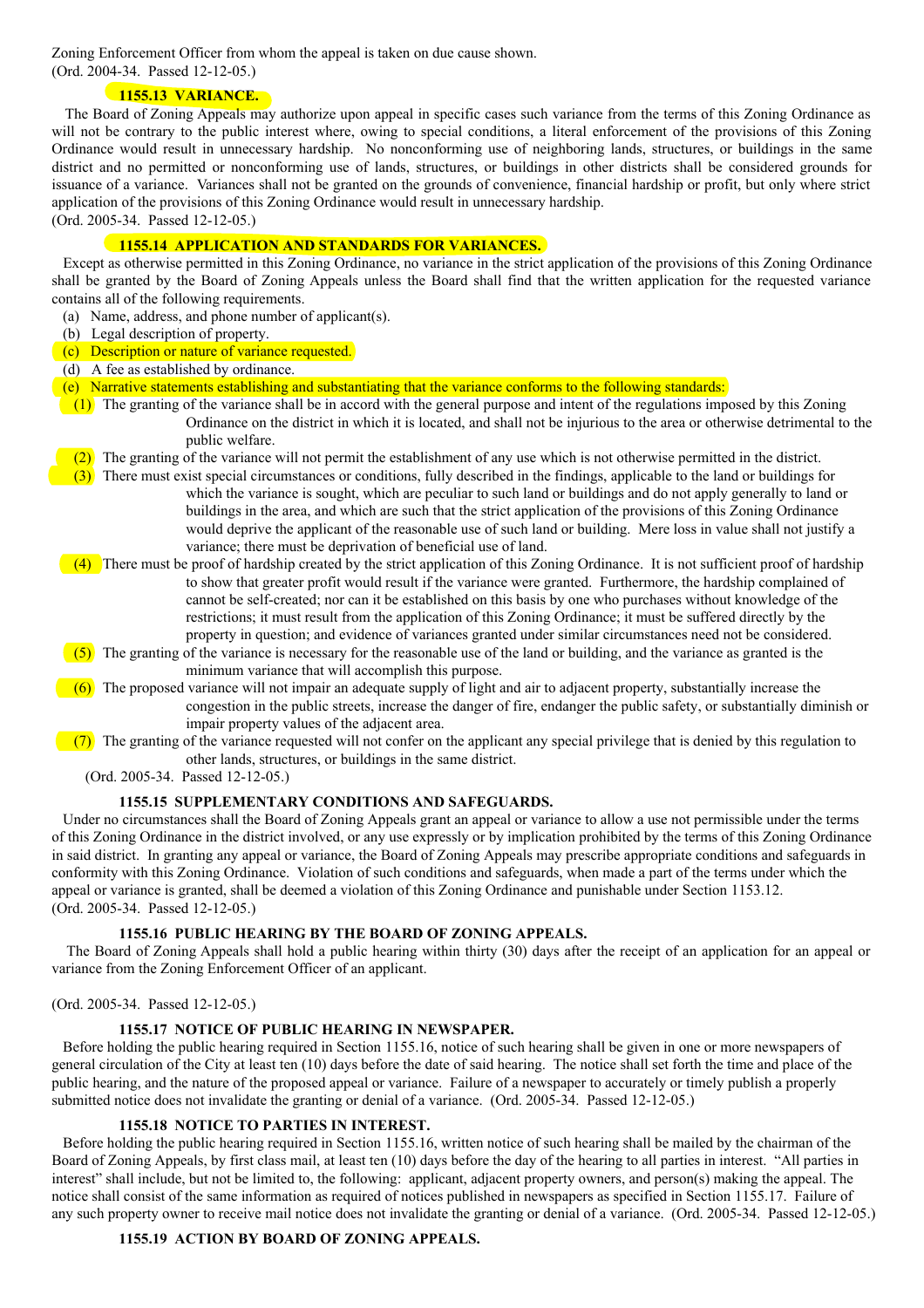Within thirty (30) days after the public hearing required in Section 1155.16, the Board of Zoning Appeals shall either approve, approve with supplementary conditions as specified in Section 1155.15, or disapprove the request for appeal or variance. The Board of Zoning Appeals shall further make a finding in writing that the reasons set forth in the application justify the granting of the variance that will make possible a reasonable use of the land, building or structure. Appeals from Board decision shall be made in the manner specified in Section 1155.09.

### (Ord. 2005-34. Passed 12-12-05.)

## **1155.20 TERM OF VARIANCE.**

No order of the Zoning Board of Appeals granting a variance shall be valid for a period longer than twelve (12) months from the date of such order unless the building permit or zoning approval is obtained within such period, and the erection or alteration of a building is started or the use is commenced within such period.

(Ord. 2005-34. Passed 12-12-05.)

## **1155.21 AUTHORIZED VARIANCES.**

Variances from the regulations of this Zoning Ordinance shall not be granted unless the Board makes specific findings of fact, based directly on the particular evidence presented to it, which support conclusions that the standards and conditions imposed in Section 1155.14 and Section 1155.15 if applicable, have been met by the applicant. Variances may be granted as guided by the following:

- (a) To permit any yard or setback less than the yard or setback required by the applicable regulations.
- (b) To permit the use of a lot or lots for a use otherwise prohibited solely because of the insufficient area or width of the lot or lots, but generally the respective area and width of the lot or lots should not be less than eighty (80) percent of the required area and width.
- (c) To permit the same off-street parking facility to qualify as required facilities for two or more uses, provided that substantial use of such facility by each user does not take place at approximately the same hours of the same days of the week.
- (d) To reduce the applicable off-street parking or loading facilities required, but generally by not more than thirty (30) percent of the required facilities.
- (e) To allow for the deferment of required parking facilities for a reasonable period of time, such period of time to be specified in the variance.
- (f) To increase the maximum distance that required parking spaces are permitted to be located from the use served, but generally not more than forty (40) percent.
- (g) To increase the maximum allowable size or area of signs on a lot, but generally by not more than twenty-five (25) percent.
- (h) To increase the maximum gross floor area of any use so limited by the applicable regulations, but generally not more than twentyfive (25) percent.

(Ord. 2005-34. Passed 12-12-05.)

## **1155.22 PROCEDURE AND REQUIREMENTS FOR APPROVAL OF CONDITIONAL USE PERMITS.**

Conditional uses shall conform to the procedures and requirements of Sections 1155.22, 1155.30 inclusive of this Zoning Ordinance.

- (a) General: It is recognized that an increasing number of new kinds of uses are appearing daily, and that many of these and some other more conventional uses possess characteristics of such unique and special nature relative to location, design, size, method of operation, circulation, and public facilities that each specific use must be considered individually. These specific uses as they are conditionally permitted under the District provisions, shall follow the procedures and requirements set forth in Sections 1155.22 , 1155.30 inclusive.
	- (Ord. 2005-34. Passed 12-12-05.)

## **1155.23 CONTENTS OF APPLICATION FOR CONDITIONAL USE PERMIT.**

An application for conditional use permit shall be filed with the chairman of the Board of Zoning Appeals by at least one owner or lessee of property for which such conditional use is proposed. At a minimum, the application shall contain the following information: (a) Name, address, and phone number of applicant.

- (b) Legal description of property.
- (c) Description of existing use.
- (d) Zoning district.
- (e) Description of proposed conditional use.
- (f) A plan of the proposed site for the conditional use showing the location of all buildings, parking and loading area, traffic access and traffic circulation, open spaces, landscaping, refuse and service areas, utilities, signs, yards, and such other information as the Board may require to determine if the proposed conditional use meets the intent and requirements of this Zoning Ordinance.
- (g) A narrative statement evaluating the effects of on adjoining property; the effect of such elements as noise, glare, odor, fumes and vibration on adjoining property; a discussion of the general compatibility with adjacent and other properties in the district; and the relationship of the proposed use to the comprehensive plan.
- (h) Such other information as may be required in Sections 1155.25 and 1155.26.
- (i) A list containing the names and mailing addresses of all owners of property within three hundred (300) feet of the property in question.
- (j) A fee as established by ordinance.
	- (Ord. 2005-34. Passed 12-12-05.)

## **1155.24 GENERAL STANDARDS APPLICABLE TO ALL CONDITIONAL USES.**

In addition to the specific requirements for conditionally permitted uses as specified in Sections 1155.25 and 1155.26, the Board shall review the particular facts and circumstances of each proposed use in terms of the following standards and shall find adequate evidence showing that such use at the proposed location:

(a) Is in fact a conditional use as established under the Schedule of District Regulations adopted for the zoning district involved.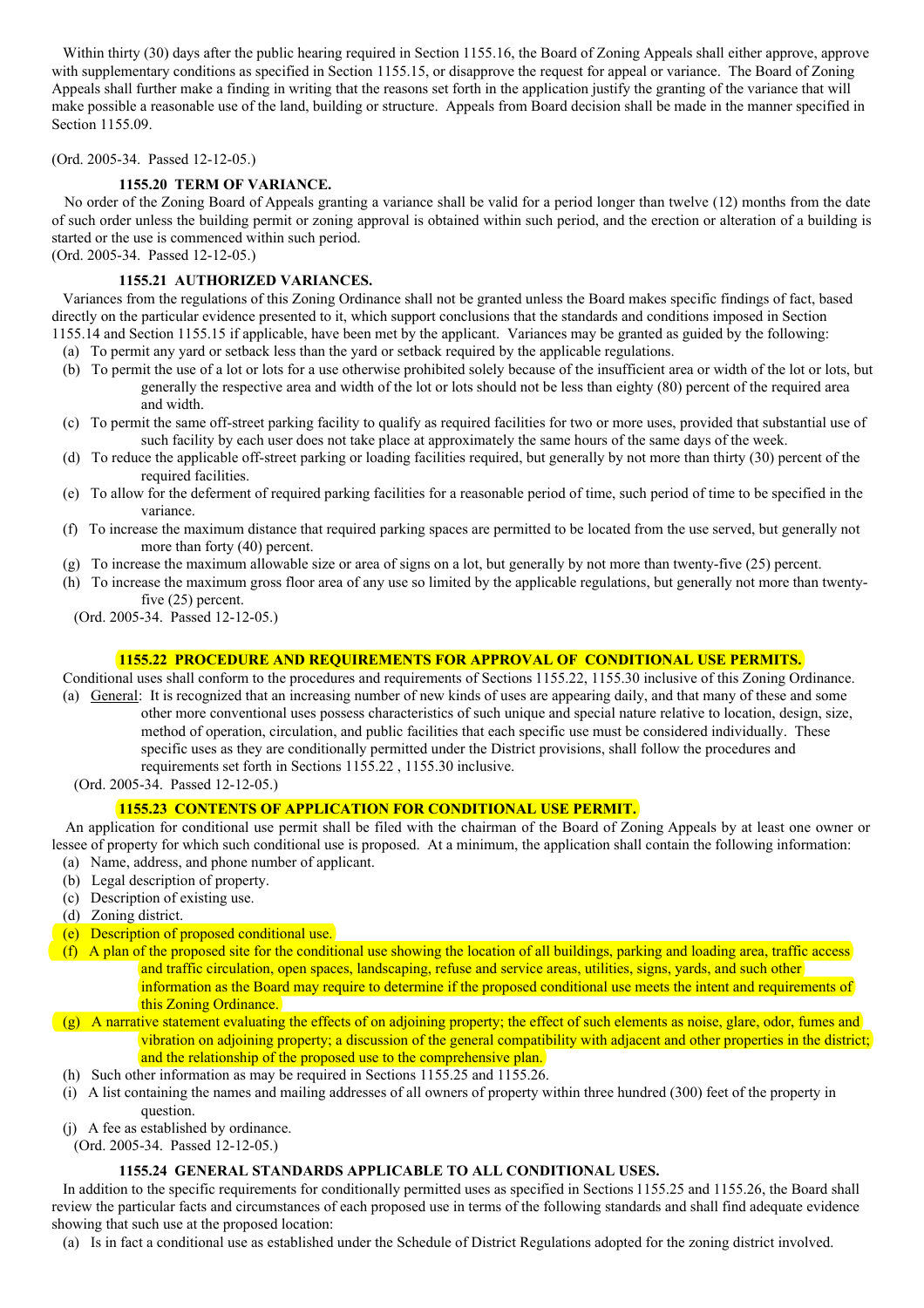- (b) Will be harmonious with and in accordance with the general objectives, or with any specific objective of the City's Comprehensive Plan and/or the zoning ordinance.
- (c) Will be designed, constructed, operated, and maintained so as to be harmonious and appropriate in appearance with the existing or intended character of the general vicinity and that such use will not change the essential character of the same area.
- (d) Will not be hazardous or disturbing to existing or future neighboring uses.
- (e) Will be served adequately by essential public facilities and services such as highways, street, police and fire protection drainage structures, refuse disposal, water and sewer, and schools; or that the persons or agencies responsible for the establishment of the proposed use shall be able to provide adequately any such services.
- (f) Will not create excessive additional requirements at public cost for public facilities and services and will not be detrimental to the economic welfare of the community.
- (g) Will not involve uses, activities, processes, materials, equipment and conditions of operations that will be detrimental to any persons, property, or the general welfare by reason of excessive production of traffic, noise, smoke, fumes, glare or odor.
- (h) Will have vehicular approaches to the property which shall be so designed as not to create an interference with traffic on surrounding public thoroughfares.
- (i) Will not result in the destruction, loss, or damage of a natural, scenic, or historic feature of major importance.
	- (Ord. 2005-34. Passed 12-12-05.)

## **1155.25 SPECIFIC CRITERIA FOR CONDITIONAL USES IN P-1 PUBLIC/ SEMIPUBLIC DISTRICT.**

Following is a list of specific requirements for conditionally permitted uses as specified under the Schedule of District Regulations for the P-1 Public/Semipublic District (See 1171.03), and other uses as specified elsewhere in the Zoning Ordinance.

- (a) All structures and activity areas should be located at least one hundred (100) feet from all property lines.
- (b) Loud speakers which cause a hazard or annoyance shall not be permitted.
- (c) All points of entrance or exist should be located no closer than two hundred (200) feet from the intersection of two arterial thoroughfares or no closer than one hundred (100) feet from the intersection of an arterial street and a local or collector street.
- (d) There shall be no more than one (1) sign oriented to each abutting street identifying the activity.
- (e) No lighting shall constitute a nuisance and shall in no way impair safe movement of traffic on any street or highway, and no lighting shall shine directly on adjacent properties.
- (f) Structures should have primary access to a collector thoroughfare.
- (g) Such developments should have primary access to arterial thoroughfares or be located at intersections of arterial and/or collector streets.
- (h) Such developments should be located adjacent to non-residential uses such as churches, parks, industrial, or commercial uses.
- (i) Site locations should be preferred that offer natural or man-made barriers that would lessen the effect of intrusion into a residential area.
- (j) Such uses should be properly landscaped to be harmonious with surrounding residential uses.
- (k) Such structures should be located adjacent to parks and other non-residential uses such as schools and shopping facilities where use could be made of joint parking facilities.
- (l) All permitted installations shall be kept in a neat and orderly condition so as to prevent injury to any single property, any individual, or to the community in general.
- (m) The area of use shall be completely enclosed by a six (6) foot fence and appropriately landscaped to be harmonious with surrounding properties.
- (n) Such uses should be located on an arterial thoroughfare, adjacent to nonresidential uses such as commerce, industry, or recreation, or adjacent to sparsely settled residential uses.
- (o) Truck parking areas, maneuvering lanes, and accessways to public thoroughfares shall be designed to cause no interference with the safe and convenient movement of automobile and pedestrian traffic on and adjacent to the site. The site shall not be used for the storage of trucks, and truck parking shall be limited to a time not to exceed twenty-four (24) hours.
- (p) Such developments should be located on or immediately adjacent to state highways.
- (q) Such uses shall not be conducted closer than five hundred (500) feet from any residential district, nor any closer than two hundred (200) feet from any structure used for human occupancy in any other district.
- (r) There shall be filed with the Zoning Enforcement Officer a location map which clearly shows areas to be mined and the location of adjacent properties, roads, and natural features.
- (s) Information shall be submitted on the anticipated depth of excavations and on depth and probable effect on the existing water table and coordinated with the Ohio Division of Water.
- (t) All work conducted in connection with such operations shall be done between the hours of 7:30 a.m. and 5:00 p.m.
- (u) All equipment and machinery shall be operated and maintained such as to minimize dust, noise, and vibration. Access roads shall be maintained in dust- free condition by surfacing or other treatment as may be specified by the City Engineer.
- (v) There shall be filed with the City a detailed plan for the restoration of the area to be mined which shall include the anticipated future use of the restored land, the proposed final topography indicated by contour lines of no greater interval than five feet, the type and number per acre of trees or shrubs or grass to be planted, and the location of future roads, drives, drainage courses, or other improvements contemplated.
- (w) All excavation shall be made either to a water producing depth, such depth to be not less than five (5) feet below the low water mark, or shall be graded or backfilled with non-noxious, non-flammable and non-combustible solids, to secure:
- (1) That the excavated area shall not collect or permit to remain therein stagnant water.
- (2) That the surface of such area which is not permanently submerged is graded or backfilled as necessary so as to reduce the peaks and depressions thereof so as to produce a gently running surface that will minimize erosion due to rainfall and which will be in substantial conformity to the adjoining land area. The banks of all excavations not backfilled shall be sloped which shall not be less than three (3) feet horizontal to one (1) foot vertical and said bank shall be seeded.
- (x) There shall be filed with the City a bond, payable to the City and conditioned on the faithful performance of all requirements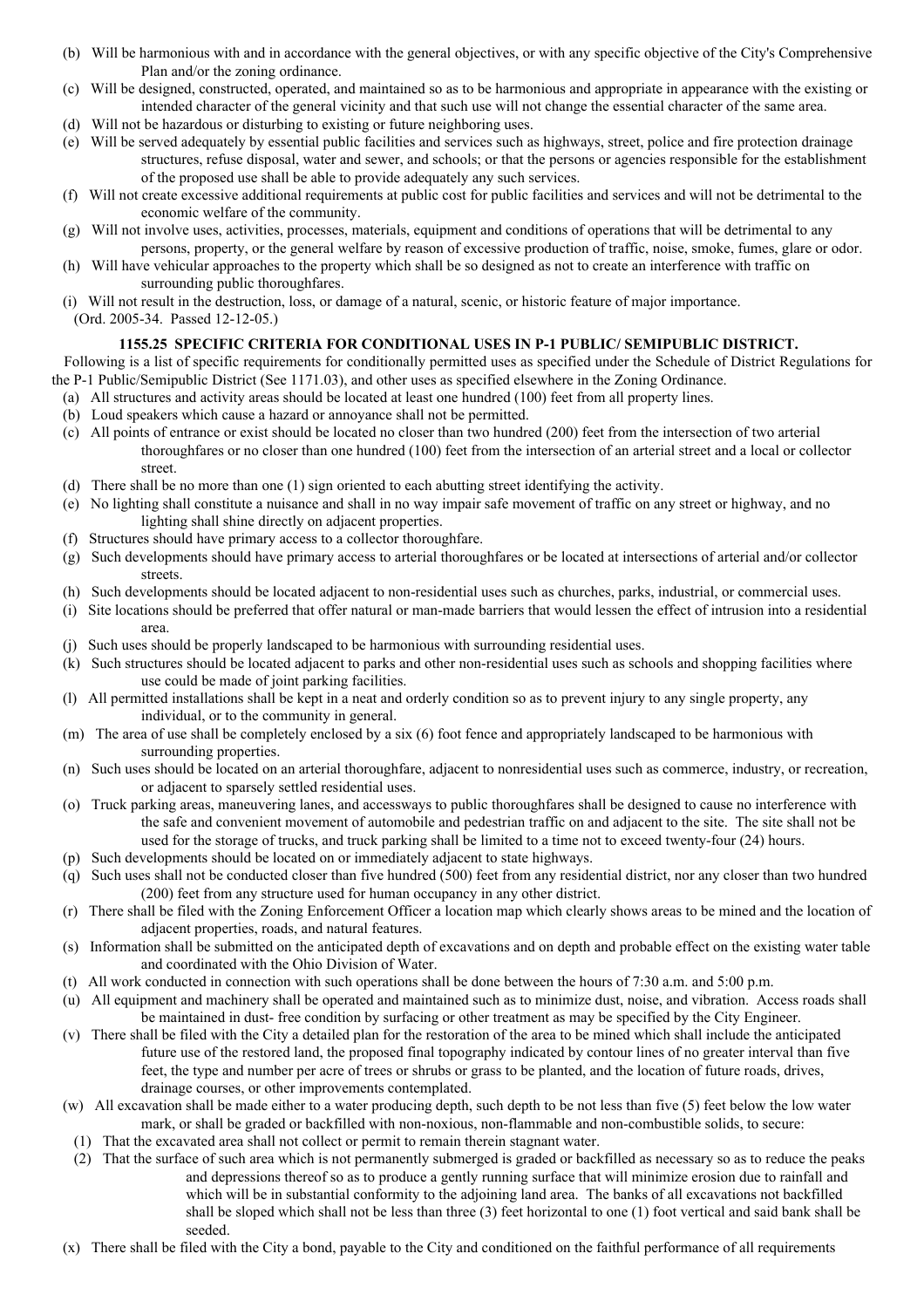contained in the approved restoration plan. The rate of the required bond shall be fixed by ordinance of the City Council. The bond shall be released upon written certification of the Zoning Enforcement Officer that the restoration is complete and in compliance with the restoration plan.

(Ord. 2005-34. Passed 12-12-05.)

## **1155.26 ADDITIONAL CRITERIA FOR CONDITIONAL USES.**

The following are additional specific conditional use criteria and requirements for selected uses conditionally permitted in this Zoning Ordinance. Nothing in this section shall prohibit the Board of Zoning Appeals from prescribing supplementary conditions and safeguards in addition to these requirements in accordance with Chapter 1155, inclusive.

(a) Public Service Facility. All districts in which conditionally permitted.

- (1) All permanent buildings shall be constructed and designed so as to conform with the setback and building design of existing uses in the district.
- (2) Screening and plantings to buffer any structures other than buildings from adjacent residential uses are required.

(b) Church. All districts in which conditionally permitted.

- (1) The lot area shall be adequate to accommodate the required off-street parking requirements of the church.
- (2) The church building shall be setback from any adjacent residential property line a minimum of fifty (50) feet.
- (3) Parking shall not be permitted within fifty (50) feet of any side or rear property line.
- (4) A cemetery shall not be a permitted use in conjunction with the church.

(c) Cemetery. All districts in which conditionally permitted.

- (1) The site shall have direct access to a major thoroughfare which the Board of Zoning Appeals determines is adequate to serve the size of the facility proposed.
- (2) Any new cemetery shall be located on a site containing not less than twenty-five (25) acres.
- (3) All buildings, including but not limited to mausoleums and maintenance buildings, shall not be located within 100 feet of any property line.
- (4) All graves or burial lots shall be set back not less than fifty (50) feet from any property line.

(d) Attorney, Architect, Accountant, Engineer, Insurance Agency, Real Estate, Tax Preparation Service, and Bookkeeping Service offices. All districts in which conditionally permitted.

- (1) Parking spaces shall be provided as required in this Zoning Ordinance, provided that the Board of Zoning Appeals may increase the number of required spaces on the basis of the nature of the office and on the basis of generally known parking conditions in the neighborhood.
- (2) The design, location, and surface of the parking area shall be subject to approval of the Board of Zoning Appeals so as to reduce congestion, promote safety, and to reduce the impact on the residential character of the neighborhood.
- (3) One sign, not exceeding four (4) square feet in area and mounted flush against the building, shall be permitted.
- (e) Veterinary Clinic and Kennel. All districts in which conditionally permitted.
- (1) Outdoor pens and exercise runs shall be kept in a clean and sanitary condition and shall be screened from public view. A screening plan shall be submitted to the Board of Zoning Appeals for approval.
- (2) Sanitation practices shall be adequate to assure that objectionable odors shall not be noticeable on or off the lot considering various wind conditions.
- (3) The applicant shall submit a written statement showing the measures and practices he will use to reduce the noise level in the design of the building and the management or rotation of animals in outdoor exercise runs.
- (4) No dead animals shall be buried on the premises and incineration of dead animals shall not create odors or smoke.
- (f) Child Day Care Center/Type A Family Day-Care Home. All districts in which conditionally permitted.
- (1) Outdoor playgrounds, tot lots, exercise areas, etc., shall be fully enclosed by a fence, the height and design which shall be approved by the Board of Zoning Appeals.
- (2) The applicant shall submit a parking and traffic circulation plan to the Board of Zoning Appeals for approval. The design, location, and surface of the parking areas and vehicular approaches shall be subject to approval by the Board of Zoning Appeals so as to reduce congestion, promote safety, and reduce the impact on the residential character of the neighborhood. The plan shall provide for the separation of incoming and outgoing vehicles during high volume periods and shall provide a safe drop off point for children that will not impede other traffic.
- (3) One sign, not exceeding four (4) square feet in area and mounted flush against the building, shall be permitted.
- (g) Funeral Home. All districts in which conditionally permitted.
- (1) The buildings shall be designed so as to conform with the architectural character of the residential neighborhood.
- (2) The applicant shall submit a parking and traffic circulation plan to the Board of Zoning Appeals for approval. The design, location, and surface of the parking areas and vehicular approaches shall be subject to approval by the Board of Zoning Appeals so as to reduce congestions, promote safety, and reduce the impact on the residential character of the neighborhood. The plan shall provide for the separation of incoming and outgoing vehicles during high volume periods and shall provide a safe drop off point for visitors that will not impede other traffic.
- (h) Boarding Home, Rooming House. All districts in which conditionally permitted.
- (1) No more than two people shall occupy each sleeping room.
- (2) Fire escapes shall be provided as approved by the Board of Zoning Appeals.
- (3) Fire exit instructions shall be posted in each sleeping room.
- (4) All applicable provisions of the fire code shall be met and certification of such compliance by the appropriate official shall accompany the application.
- (i) Tourist Home, Bed/Breakfast Home. All districts in which conditionally permitted.
	- (1) Children under twelve years of age are permitted in the same occupancy provided that no more than five (5) persons occupy one room.
	- (2) All applicable provisions of the fire code shall be met and certification of such compliance by the appropriate official shall accompany the application. (Ord. 2005-34. Passed 12-12-05.)

## **1155.27 SUPPLEMENTARY CONDITIONS AND SAFEGUARDS.**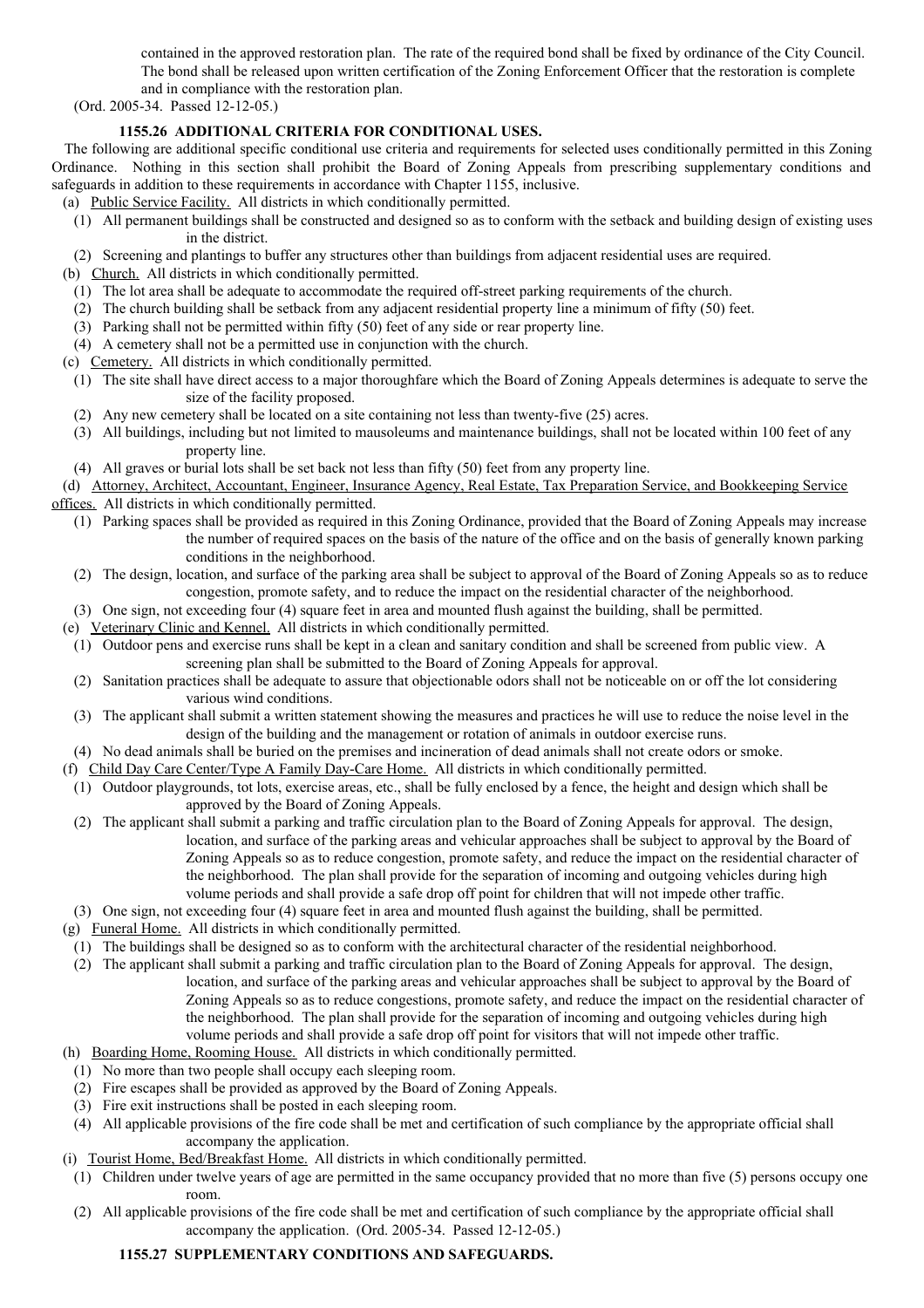In granting any conditional use, the Board may prescribe appropriate conditions and safeguards in conformity with this Zoning Ordinance. Violations of such conditions and safeguards, when made a part of the terms under which the conditional use is granted, shall be deemed a violation of this Zoning Ordinance and punishable under Section 1153.12. (Ord. 2005-34. Passed 12-12-05.)

### **1155.28 PROCEDURE FOR HEARING, NOTICE.**

Upon receipt of the application for a conditional use permit specified in Section 1155.23, the Board shall hold a public hearing, publish notice in a newspaper, and give written notice to all parties in interest according to the procedures specified in Sections 1155.16 through 1155.18.

(Ord. 2005-34. Passed 12-12-05.)

#### **1155.29 ACTION BY THE BOARD OF ZONING APPEALS.**

Within thirty (30) days after the public hearing required in Section 1155.16, the Board shall either approve, approve with supplementary conditions as specified in Section 1155.15, or disapprove the application as presented. The Board shall issue a written decision including its findings of fact and conclusions of law concerning the approval or disapproval of the application. If the application is approved or approved with modifications, the Board shall direct the Zoning Enforcement Officer to issue a conditional use permit listing the specific conditions specified by the Board for approval. If the application is disapproved by the Board the applicant may seek relief though the Court of Common Pleas. Appeals from Board decisions shall be made in the manner specified in Section 1155.09.

(Ord. 2014-08. Passed 4-28-14.)

#### **1155.30 EXPIRATION OF CONDITIONAL USE PERMIT.**

A conditional use permit shall be deemed to authorize only one particular conditional use and said permit shall automatically expire if, for any reason, the conditional use shall cease for more than one (1) year.

(Ord. 2005-34. Passed 12-12-05.)

#### **1155.31 REQUEST FOR INTERPRETATION OF ZONING MAP.**

(a) Upon receipt of the request for interpretation of the Zoning Map, the Chairman or the Secretary shall fix a time for a public hearing on the request. Such hearing shall be held within thirty (30) days of the filing of the interpretation request.

- (b) The Board shall give notice in newspaper of general circulation as specified under Section 1155.17.
- (c) The Board shall notify the Zoning Enforcement Officer at least five (5) days before the time fixed for the hearing.
- (d) The Board shall decide the interpretation request within thirty (30) days of the hearing as provided herein.

#### (Ord. 2005-34. Passed 12-12-05.)

#### **1155.32 AUTHORITY OF BOARD OF ZONING APPEALS.**

Questions concerning the exact location of district boundaries shall be determined by the Board of Zoning Appeals. Where the street or lot layout actually on the ground or as recorded differs from the street and lot lines as shown on the Zoning Map, the Board shall interpret the Map in such a way as to carry out the intent and purpose of this Zoning Ordinance for the particular zoning district in question.

(Ord. 2005-34. Passed 12-12-05.)

## **1155.33 PROCEDURE AND REQUIREMENTS TO DETERMINE THAT A USE IS SUBSTANTIALLY SIMILAR.**

(a) Where a specific use is proposed that is not listed or provided for in this Zoning Ordinance, the Board of Zoning Appeals may make a determination, upon appeal, that the proposed use is substantially similar to a specific use that is listed or provided for in this Zoning Ordinance. If the Board finds that a use is substantially similar to a specific use listed in this Zoning Ordinance, the substantially similar use is deemed to be a substantially similar permitted use in those districts where the specific use is a permitted use, and a substantially similar conditional use in those districts where the specific use is a conditionally permitted one.

(b) In formulating a determination that a proposed use is a substantially similar use, the Board shall follow the procedures relating to appeals and variances as specified in Chapter 1155.

(Ord. 2005-34. Passed 12-12-05.)

#### **1155.34 REMEDY BY APPLICATION FOR AMENDMENT.**

If the Board determines that a proposed use is not substantially similar, remedy may be sought by the appellant through submission of an application for amendment as prescribed in Chapter 1156.

(Ord. 2005-34. Passed 12-12-05.)

#### **1155.35 STANDARDS FOR CONSIDERATION OF SUBSTANTIALLY SIMILAR USES.**

The following standards shall be considered by the Board when making a determination that a use is substantially similar to a permitted or a conditional use within a specific district:

- (a) The compatibility of the proposed use with the general use classification system as specified in this Zoning Ordinance.
- (b) The nature, predominant characteristics, and intensity of the proposed use in relation to those uses specified by this Zoning Ordinance as being permitted, or in the case of a conditional use, conditionally permitted, in that district.
- (c) The size, dimensional requirements, parking requirements, traffic generation potential, and other regulatory considerations normally associated with uses as specified in this Zoning Ordinance.

(Ord. 2005-34. Passed 12-12-05.)

## **1155.36 EFFECT OF DETERMINATION THAT A USE IS SUBSTANTIALLY SIMILAR.**

Should a use be determined to be substantially similar to a specific permitted or conditionally permitted use provided for in this Zoning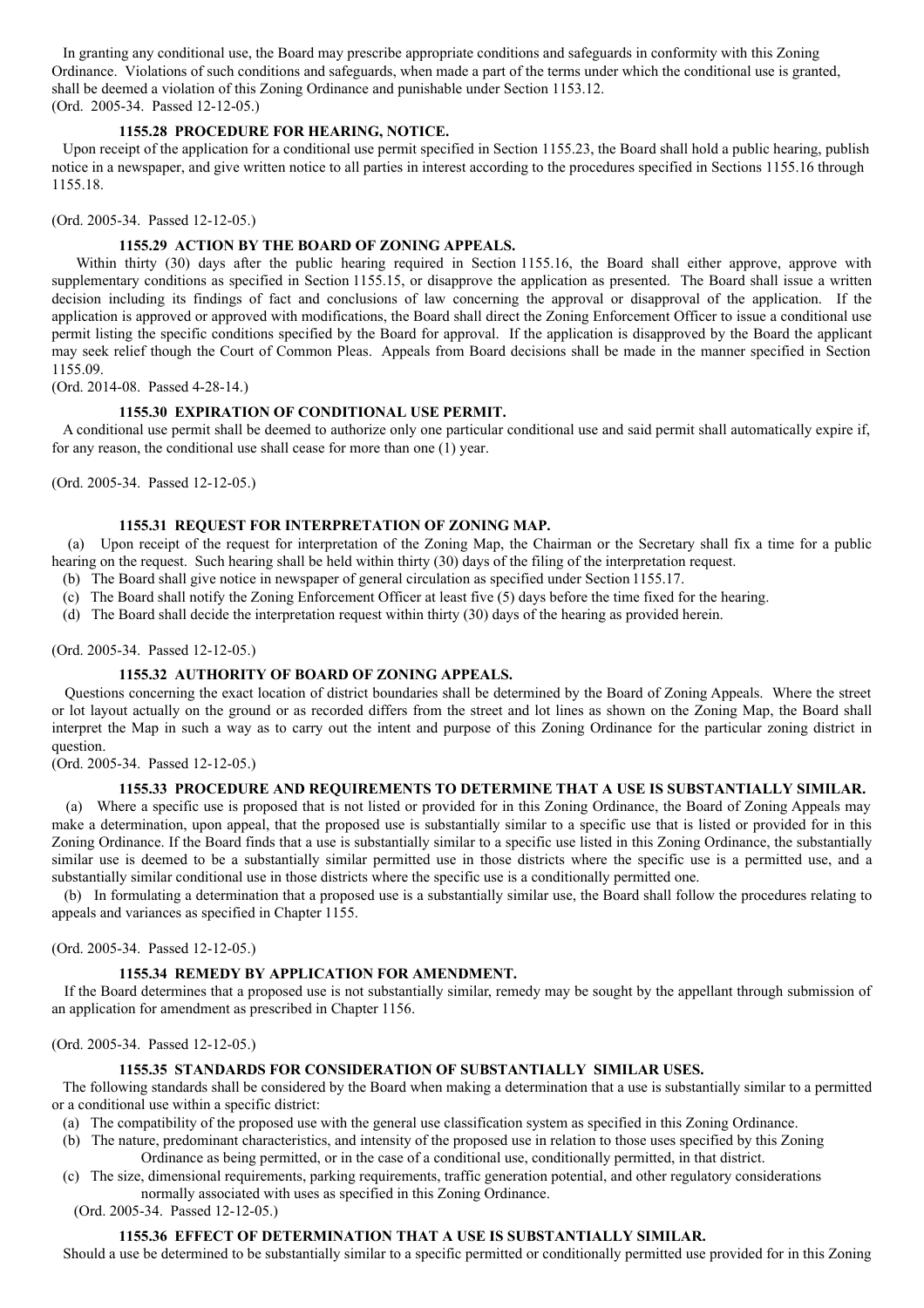Ordinance, it shall then be permitted in the same manner and under the same conditions and procedures as the use is permitted to which it has been found to be substantially similar.

(Ord. 2005-34. Passed 12-12-05.)

## **1155.37 RECORD OF SUBSTANTIALLY SIMILAR USES.**

The Zoning Enforcement Officer shall maintain as a public record a listing of all uses which have been determined to be substantially similar. For each such use the record shall include the use as listed in the ordinance, the use unlisted in the ordinance about which the determination of substantial similarity was made, and the dates of any actions thereupon by the Board of Zoning Appeals. This record shall also contain the same information for all uses which have been determined not to be substantially similar. The Zoning Enforcement Officer shall consult this record in the process of issuing future permits.

(Ord. 2005-34. Passed 12-12-05.)